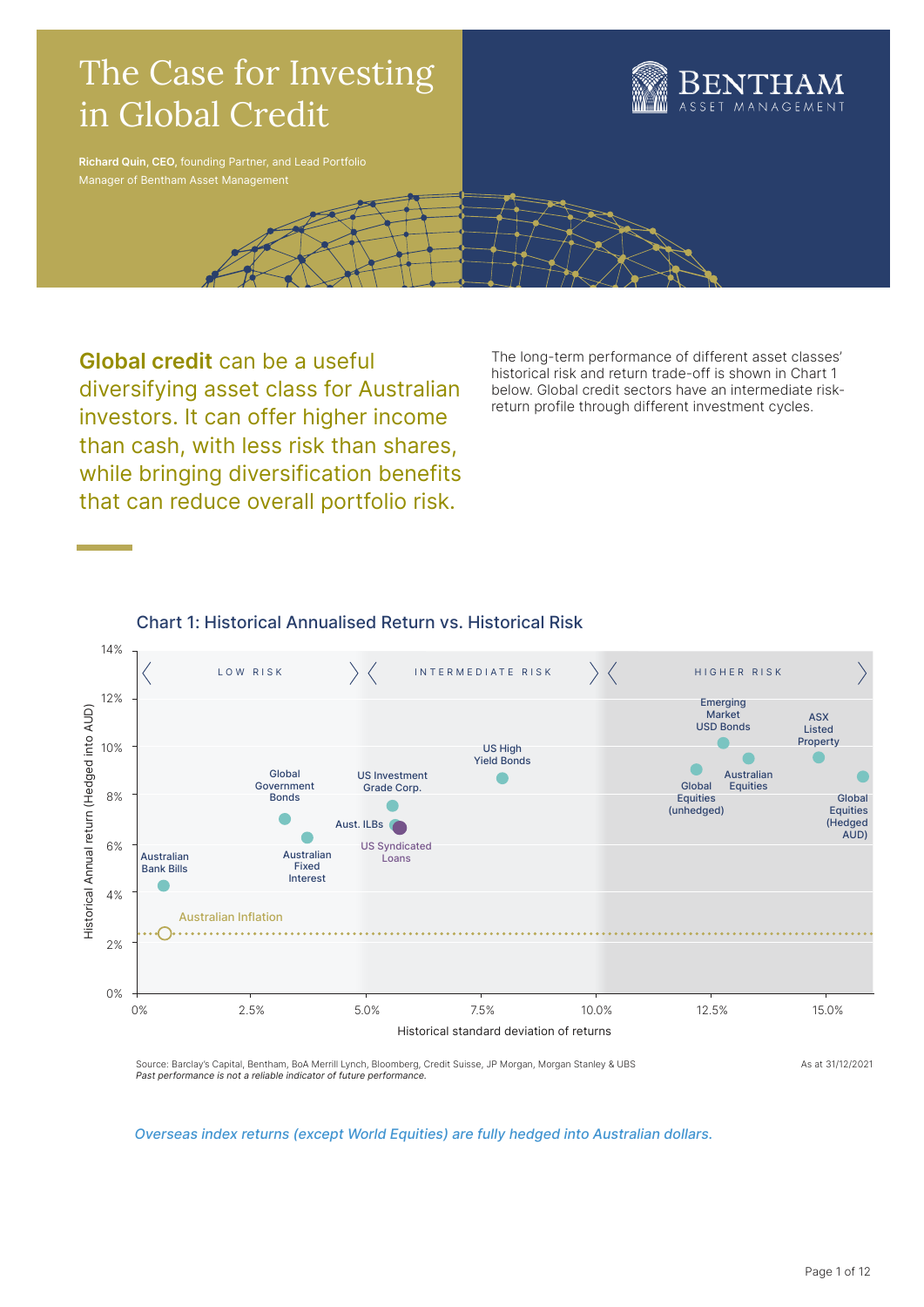Optimising asset allocation is particularly important in the current environment, because forward-looking asset class return profiles are likely to differ from the past. Government bond yields are at record lows, while sharemarkets globally are reaching peaks.

Chart 2 below shows how Global Credit sectors are producing higher yields compared to cash and government bonds.

Importantly, when allocating a portfolio across cash, fixed interest and equities, adding global credit has historically improved returns for a given level of risk, because global credit can perform well at different times to share, fixed income and other asset classes.

# Chart 2: Current yields of cash, fixed income and global credit (A\$ hedged)



^ The yield of global indices are hedged into AUD.

Index definitions: Cash is AUD 1yr Swap, Aust Fixed Income is Bloomberg AusBond Composite 0+ Index, Global Govt Bonds is JPM Govt Bond Index (GBI) Global, US IG Corp Bond is Bloomberg Barclays US Corporate Bond Index.

This prospective yield chart does not consider the differing risk profiles of the fixed income and credit sectors shown.

Source **B**entham, Bloomberg Finance LLP and JP Morgan.

# Introducing Global Credit investments to portfolios adds five key benefits:

### 1. Income generation

Corporate bonds, loans and high-yield securities tend to pay investors regular coupons, with a higher yield than cash or fixed interest. A diversified portfolio of such coupon-paying instruments allows for the smoothing out of all those cashflows, which can be paid out as regular, high-yielding income (i.e., through monthly global credit fund distributions).

### 2. Capital resilience - seniority and security

Credit investors benefit from having priority of payment above equity investors for payment of coupons and repayment of principal. Senior credit investors rank ahead of hybrid and subordinated debt investors. A credit investor's ranking in the company's capital structure is a key determinant of their recovery of investment if a company gets into trouble, and their certainty of receiving ongoing distributions.

In addition to seniority, some credit investments also provide investors with the benefit of security over specific assets of the borrower, providing further protection to the investor. This normally takes the form of a mortgage over property and other realisable assets. These factors mean the capital value of credit investments has been more resilient than equities.

#### 3. A liquid and resilient asset class

Global credit is a large and deep market and significantly larger than global sharemarkets. It has many different investor types, including asset managers, banks, insurance companies, pension funds and sovereign wealth funds. This diversity of investors means credit investments are traded between buyers and sellers even in difficult times.

Global credit has been a more resilient asset class than equities, recovering far faster than equities after the GFC. Global credit is regarded as intermediate risk with an investment horizon of three to five years.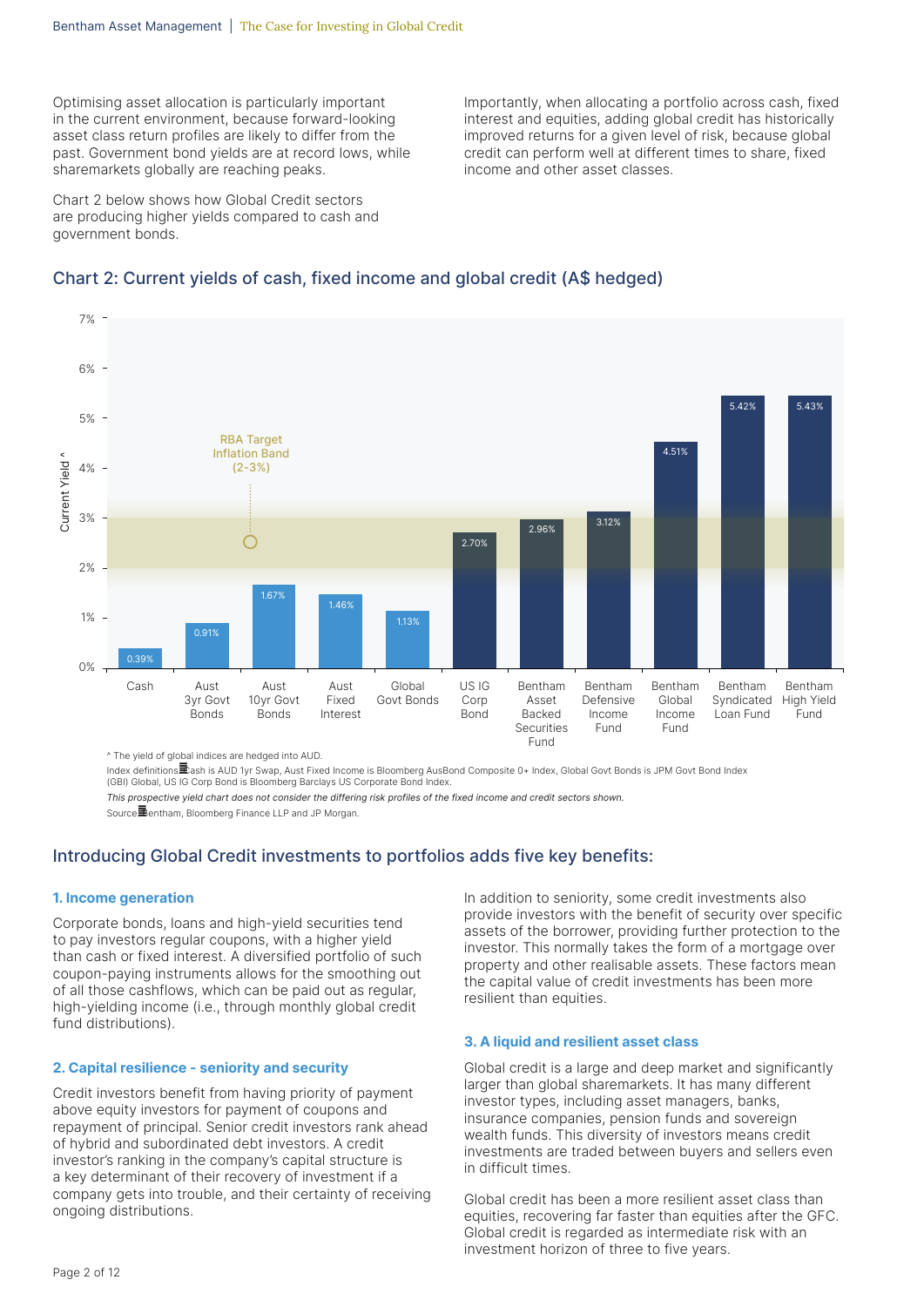

## Chart 3: The resilience of credit

### 4. Diversification

Global credit allows Australian investors to diversify away from Australian shares and achieve a broader spread of exposures across issuers and economic/geographic areas. Industry diversification is particularly important, because corporate failures may occur in clusters - the technology crash in the early 2000s, or financial institutions during the GFC, for example.

Industry diversification is difficult to achieve in the Australian market. Australia is a small economy with a heavy concentration to financials and miners. Far greater diversification is available by investing in global asset classes.

There are many types of credit investments within the global credit asset class, including investment-grade bonds, global syndicated loans, convertible bonds, high-yield bonds, securitised debt, capital securities, and fixed-rate and floating-rate securities. They offer different types of credit risk and return opportunities.

# Chart 4: Diversification

#### Correlation of returns between various asset classes January 1992 to January 2022

|                              | <b>Australian</b><br><b>Bank Bills</b> | Global<br>Govt<br><b>Bonds</b> | Australian<br>Fixed<br><b>Interest</b> | <b>Australian</b><br>ILBs | US IG<br>Corporates | Leveraged<br>Loans | <b>US High</b><br>Yield | World<br><b>Equities</b><br>(Unhedged) | <b>Australian</b><br><b>Equities</b> | US.<br>Preferred<br><b>Securities</b> | Emerging<br>Market<br><b>Bonds</b> | Australian<br>Property |
|------------------------------|----------------------------------------|--------------------------------|----------------------------------------|---------------------------|---------------------|--------------------|-------------------------|----------------------------------------|--------------------------------------|---------------------------------------|------------------------------------|------------------------|
| Australian Bank Bills        | 1.00                                   |                                |                                        |                           |                     |                    |                         |                                        |                                      |                                       |                                    |                        |
| Global Govt Bonds            | 0.26                                   | 1.00                           |                                        |                           |                     |                    |                         |                                        |                                      |                                       |                                    |                        |
| Australian Fixed Interest    | 0.27                                   | 0.69                           | 1.00                                   |                           |                     |                    |                         |                                        |                                      |                                       |                                    |                        |
| Australian ILBs              | 0.15                                   | 0.52                           | 0.67                                   | 1.00                      |                     |                    |                         |                                        |                                      |                                       |                                    |                        |
| US IG Corporates             | 0.06                                   | 0.63                           | 0.43                                   | 0.46                      | 1.00                |                    |                         |                                        |                                      |                                       |                                    |                        |
| Leveraged Loans              | $-0.06$                                | $-0.21$                        | $-0.14$                                | 0.13                      | 0.39                | 1.00               |                         |                                        |                                      |                                       |                                    |                        |
| US High Yield Bonds          | $-0.03$                                | $-0.05$                        | $-0.03$                                | 0.20                      | 0.56                | 0.81               | 1.00                    |                                        |                                      |                                       |                                    |                        |
| World Equities (Unhedged)    | $-0.09$                                | $-0.13$                        | 0.03                                   | 0.10                      | 0.08                | 0.25               | 0.33                    | 1.00                                   |                                      |                                       |                                    |                        |
| Australian Equities          | $-0.04$                                | $-0.04$                        | 0.07                                   | 0.16                      | 0.34                | 0.47               | 0.58                    | 0.54                                   | 1.00                                 |                                       |                                    |                        |
| US Preferred Securities      | $-0.05$                                | 0.12                           | 0.07                                   | 0.19                      | 0.69                | 0.60               | 0.65                    | 0.25                                   | 0.46                                 | 1.00                                  |                                    |                        |
| <b>Emerging Market Bonds</b> | 0.09                                   | 0.22                           | 0.28                                   | 0.32                      | 0.50                | 0.30               | 0.56                    | 0.23                                   | 0.51                                 | 0.60                                  | 1.00                               |                        |
| <b>Australian Property</b>   | $-0.07$                                | 0.17                           | 0.23                                   | 0.32                      | 0.45                | 0.49               | 0.49                    | 0.42                                   | 0.66                                 | 0.50                                  | 0.40                               | 1.00                   |

# of years**1**0.1 to 31-1-2022

Oversea<u>s r</u>eturns (except World Equities) are fully hedged into Australian dollars<br>Sources霊arclay's Capital, Bentham, BoA Merrill Lynch, Bloomberg, Credit Suisse, JP Morgan, Morgan Stanley & UBS

Past performance is no indication of future performance

US Preferred Securities return data is only available from Feb-1997 Australian RMBS AAA/AA return data is only available from Jan-1998

Asian Convertible Bond return data is only available from Feb-1994